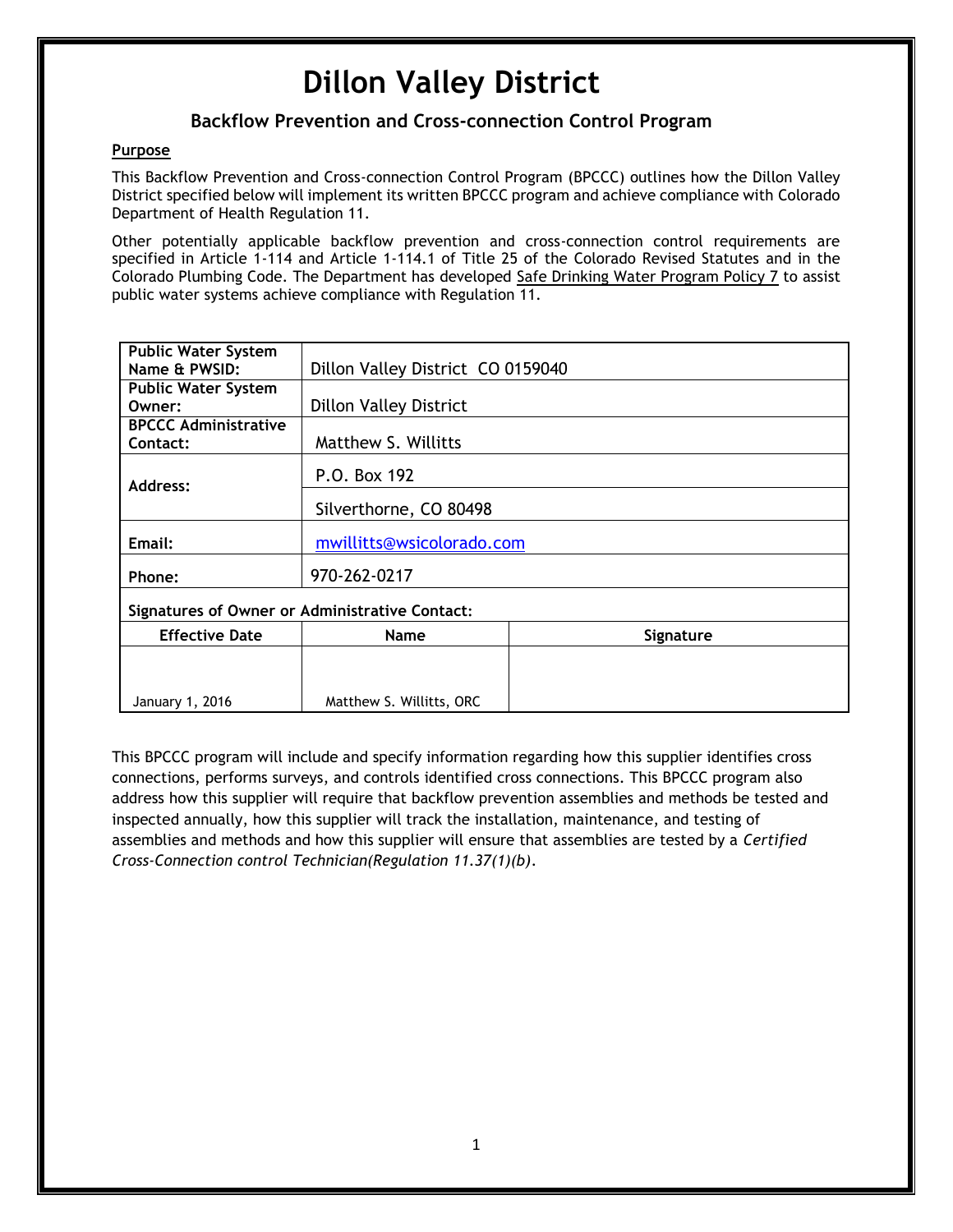## Dillon Valley District **Backflow Prevention and Cross-connection Control Program**

(i) The Dillon Valley District (DVD) utilized billing records identifying property types supported by Summit County building records to maintain a list of all commercial/industrial, multi-family, and single family customers connected to the water supply of the District. New building permits are utilized to identify new construction and changes to existing structures. The District utilized site visits by operation staff and mailed surveys to formalize the records necessary to track the installation and annual testing of backflow prevention assemblies on all hazardous cross-connections. Installation and annual testing of backflow prevention assemblies is a state requirement to help protect water quality and public health.

(ii) As a Special District under Colorado Statutes, the Dillon Valley District has legal authority to perform a survey of a customer's property to determine whether a cross connection is present per the District Rules and Regulations Adopted August 20, 2015 and any subsequent revisions to the Rules and Regulations. The legal authority per Sections 4.10, 4.11 and 4.12 of the Rules and Regulations is further defined by the Backflow Prevention Policy adopted by the District.

Residential customers with hazards like auxiliary water sources, irrigation systems, or fire suppression systems may be required to install a backflow prevention assembly. At this time, residential customers/homeowners do not have to comply with the BPP requirements unless:

- There is an auxiliary water source on the property;
- There is a dedicated irrigation line tapped off of the water main;
- There is another hazard as identified by the BPP (including the existence of a well on the property);
- There is a fire suppression system.

Retrofits as well as new construction are required to comply. Retrofitting backflow prevention assemblies on fire suppression systems may affect hydraulics and may require a redesign of the fire suppression system.

While a standard home may not pose a significant risk to the community's water quality, homeowners can still contaminate their own internal water systems.

The BPP requirements are not meant to contradict building, fire or plumbing codes, which may require a residence to have a backflow prevention assembly (BFPA). When BFPAs are otherwise required, they must be installed, but will not be tracked by the BPP.

(iii) In accordance with State of Colorado Regulation 11.39 and the Colorado Department of Public Health and Environment, all properties must comply with the state regulation for the installation and annual testing of backflow prevention assemblies (BFPAs).

Contact Dillon Valley District for direction on criteria and/or which BFPAs are required to be installed and tested annually.

**Commercial Properties.** Unless otherwise permitted by the Backflow Prevention Program all commercial properties must comply with the installation and annual testing of BFPAs.

**Defining "Containment".** State regulation and the Backflow Prevention Program are, in general, responsible for monitoring the installation and annual testing of "containment" assemblies. To be a true containment assembly, the assembly must be installed after the water meter but prior to any plumbing branches. It is possible that two containment assemblies may be required if branches exist such that a single assembly cannot be used.

Other assemblies may be required inside a property by plumbing code. These other assemblies are called "isolation" assemblies because they isolate internal hazards. The BPP does not track these